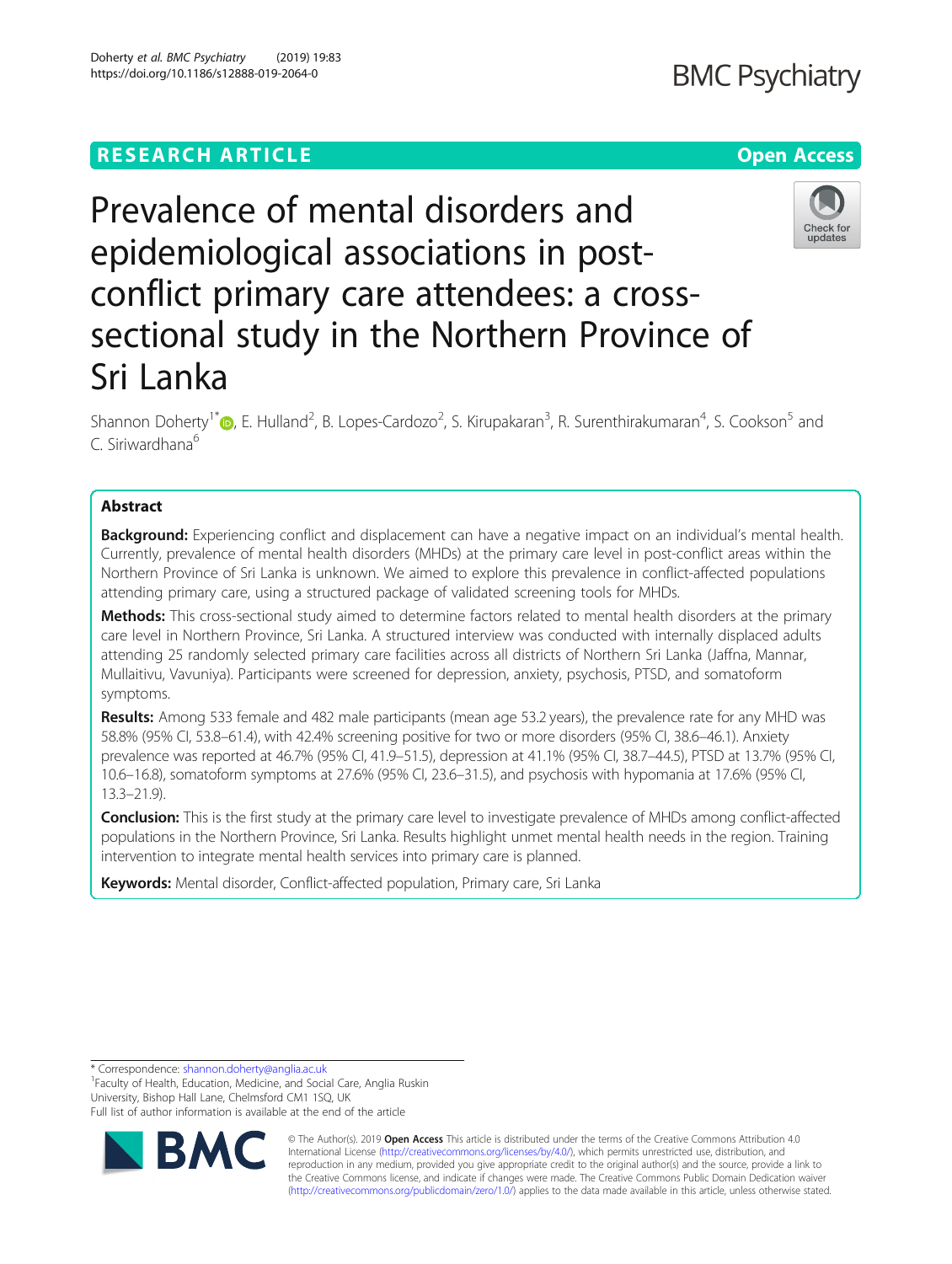### Background

Conflict-associated mental health disorders (MHDs) vary by prevalence across countries and cultures  $[1-3]$  $[1-3]$  $[1-3]$ . In low-resource settings, the impact of conflict on affected populations is compounded by low prioritization of mental health, and lack of access and integration of mental health into primary health care. Currently, the prevalence of MHDs in post-conflict Sri Lanka is unknown.

The Sri Lankan Civil War (1983–2009) resulted in an estimated 500,000 internally displaced persons (IDPs). Previous epidemiological studies have explored the burden of MHDs linked to the conflict, but were limited to community samples assessing depression, anxiety, psychosis, or Posttraumatic Stress Disorder (PTSD) [[4](#page-10-0)–[10](#page-10-0)]. Only one 2013 cross-sectional study, limited to 16 primary care facilities in four (of five) districts, reported prevalence of major (4.5%; 95% CI, 4.1–4.9%) and minor (13.3%; 95% CI, 12.7–13.9%) depression [[5\]](#page-10-0). Thus, little is known about prevalence and predictors of MHDs at the primary care level or how to address unmet mental health needs of primary care attendees in the post-conflict region.

As there is a lack of specialized psychiatric services in the post-conflict region of Northern Province, Sri Lanka, it is vital to understand the prevalence of mental health disorders presenting at the primary care level and to understand the various factors that can increase the risk of developing mental health disorders. Knowledge gained on the unmet mental health needs of the post-conflict population could help reduce the mental health treatment gap in the region. In order to reduce the gap and enhance integration of mental health into primary care, a five-year program is being implemented across Sri Lanka's Northern Province. This program is based on a 2015 pilot study there, completed by members of the current research team, which highlighted logistical and feasibility barriers to integration of mental health services into primary care in the region [[6](#page-10-0)]. This current program, titled 'Integrating mental health into primary care for conflict-affected populations in Northern Sri Lanka (COMGAP-S)' has two phases. Phase One's primary aim is to conduct an epidemiological survey at the primary care level to describe prevalence of MHDs, including depression, anxiety, somatoform disorders, PTSD, and psychosis among the conflict-affected adult internally displaced persons (IDPs) attending primary care facilities in the Northern Province. Informed by findings from Phase One, as reported in this manuscript, the primary aim of Phase Two is to integrate mental health services into primary care via a scaled-up training intervention based on the World Health Organization mental health gap intervention guide 2.0 (WHO mhGAP-IG 2.0). This paper presents the results of the Phase One study, which indicate high prevalence of unmet MHDs in adults presenting in primary care facilities in Northern Province, Sri Lanka.

#### **Methods**

The aim of this cross-sectional study was to carry out an epidemiological survey to estimate prevalence of MHDs among adults attending primary care facilities located in all five districts (Jaffna, Mannar, Mullaitivu, Vavuniya, Kilinochchi) of Northern Province, Sri Lanka.

Inclusion criteria were both sexes, 18 years and older, internally displaced due to conflict, attending public primary care facilities, either for the first time or as a follow-up visit. Children younger than 18 and people with severe mental illness or hearing or speech disability whose conditions prevented administration of the study questionnaire were excluded.

Sample size was calculated using a prevalence of anxiety or depression - the most common MHDs - of 50.0%, a conservative value chosen based on doubling previous study prevalence conducted in Jaffna, Mannar, and Kilinochchi districts of Northern Province of depression at 22.2% (95% CI, 18.2–26.5%) and anxiety at 32.6% (95% CI, 28.5–36.9%) [[7\]](#page-10-0). Due to the conservative choice of 50% prevalence, this sample size should be adequate to detect higher prevalence of concurrent anxiety conditions as well with high precision. To achieve ±5% precision, considering a 95% confidence interval, a total population of 1,234,932 in the Northern Province, an estimated design effect (DEFF) of 2.2 based on previous literature, and an assumed response rate of 80.0%, the total required sample size was calculated to be 1025 [[11](#page-10-0)].

Primary sampling units were public primary care facilities in Northern Province, which included divisional hospitals and primary medical care units. The most recent data (from 2013/14) details Northern Province had 54 reported divisional hospital, 35 reported primary medical care units, and the provincial number of outpatients in district hospitals and primary medical care units were 1,445,675 and 325,480 respectively [[12\]](#page-10-0).

A list of public primary care facilities in all Northern Province districts was compiled by type, and 25 facilities (clusters) were randomly selected. A flowchart of the study sample is presented in Fig. [1.](#page-2-0) Distribution of clusters was allocated proportionally to total number of IDPs in each district; districts with smaller number of IDPs were assigned fewer clusters. Allocation of clusters was to account for population displacement during the last stage of the conflict in 2009, and parts of the province, which experienced less displacement, but had larger populations. This strategy ensured an adequate representation of conflict severity and displacement typology and length. From each facility (cluster), 41 individuals were recruited by systematically selecting every third attendee from the facility registration desk.

Information was gathered using a structured interview covering demographic and socio-economic background, conflict and displacement experiences, mental disorder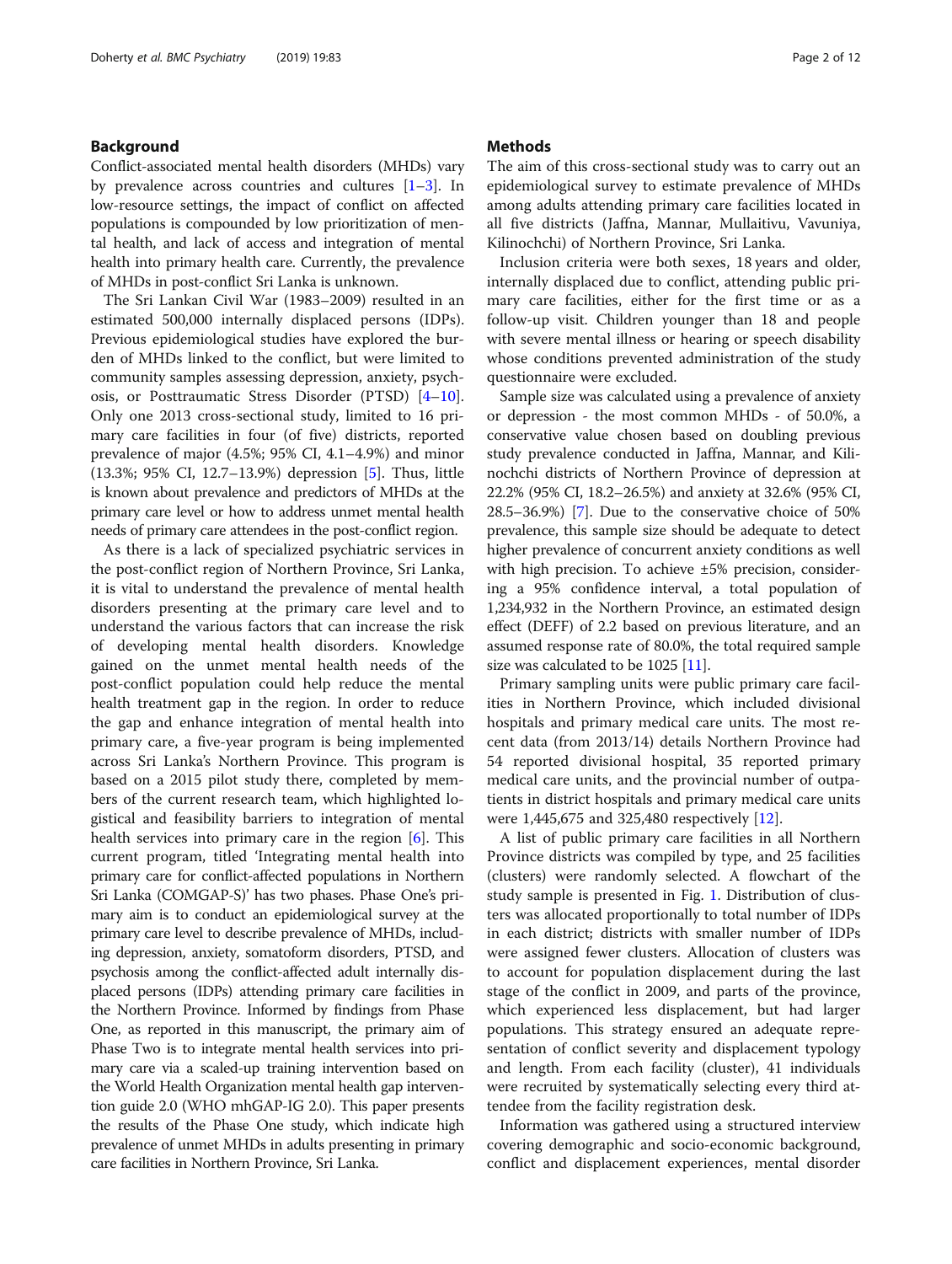<span id="page-2-0"></span>

screening, social support/networks, and health service use. MHD screening tools utilized were: Hopkins Symptom Checklist-25 (HSCL-25) for depression and anxiety, Patient Health Questionnaire (PHQ-15) for expression of somatoform symptoms, Harvard Trauma Questionnaire (HTQ) for PTSD, Psychosis Screening Questionnaire (PSQ) for psychosis. The Lubben Social Network Scale (LSN) and Multidimensional Support Scale (MDSS) were used to assess social support and social networks. The threshold for each MHD was determined by the validated scoring process for each measurement utilised. This process is detailed below.

Most instruments had been previously used in a number of epidemiological studies in Sri Lanka, especially among conflict-affected populations including IDPs [[7](#page-10-0)– [9,](#page-10-0) [13\]](#page-10-0). These instruments are available in both Sinhalese and Tamil, the main languages spoken in the country. Tamil versions had been validated and previously used in the Tamil-speaking population in the Northern Province [\[7](#page-10-0)–[13\]](#page-10-0). New instruments were adapted for use in the study setting through established procedures and field tested during a pilot study conducted at a separate primary care facility in Jaffna district [[14\]](#page-11-0).

The sociodemographic section of the questionnaire included 31 variables used in a previous epidemiological cross-sectional study among Tamil populations in Sri Lanka [[8\]](#page-10-0). The conflict and displacement questionnaire was also previously used in Sri Lanka to explore displacement, conflict experience, services available throughout displacement, and experience of return  $[8]$  $[8]$ . Depression and anxiety were assessed using the Hopkins Symptom Checklist-25 (HSCL-25). The HSCL-25 has been translated into Tamil and used in a previous study in Northern Sri Lanka [7, 12A]. In concordance with previous research, a cutoff score of 1.75 for each anxiety and depression were used to identify positive cases [\[7](#page-10-0)]. Expression of somatoform disorders was assessed using the Patient Health Questionnaire (PHQ-15), where the Tamil language version of the PHQ has been used previously among IDPs and has adequate internal consistency [[8,](#page-10-0) [9\]](#page-10-0).

PTSD was measured using the first section of the Harvard Trauma Questionnaire (HTQ), which has been validated and used in a previous study in Jaffna district [\[7](#page-10-0), [13\]](#page-10-0). Those that reported a three or a four to at least one question in the recurring symptoms sub-section, at least two questions on the arousal sub-section, and at least three questions in the avoidance sub-section were classified as screening positive for PTSD symptoms [[7\]](#page-10-0).

The Psychosis Screening Questionnaire (PSQ) was used to screen for symptoms of psychosis in respondents. The PSQ was previously used in a national prevalence study in Sri Lanka<sup>7</sup> but not among post-conflict populations, although the PSQ has been used in conflict settings in other countries. Cutoff scores for psychosis were in agreement with previous research and sensitivity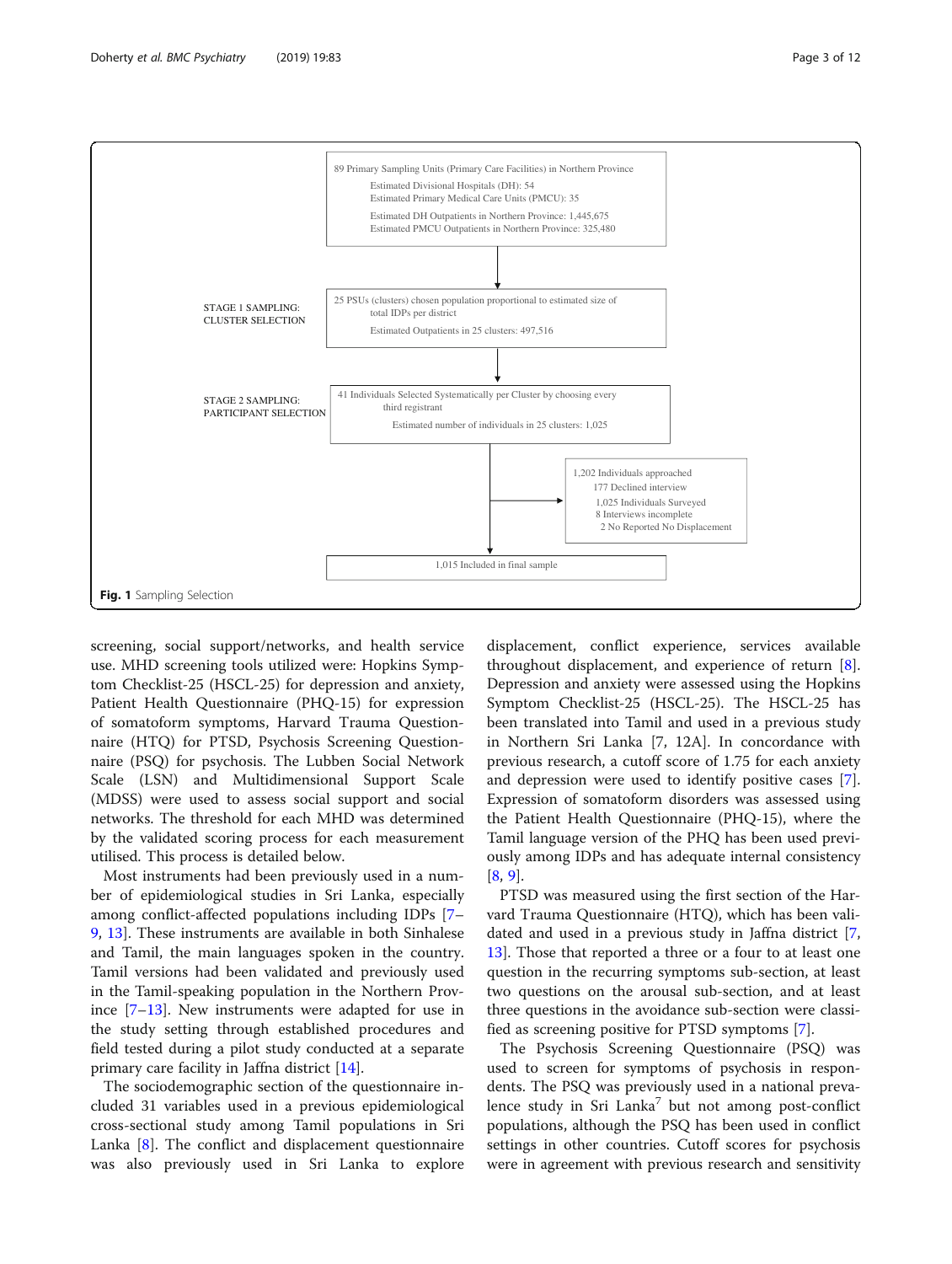analyses were conducted excluding hypomania from this case definition [\[14,](#page-11-0) [15\]](#page-11-0).

Lubben Social Network Scale (LSNS-6) and Multidimensional Support Scale (MDSS) were used to measure and assess social networks and support. Both instruments have been previously validated and used in Tamil language among IDP populations in the Northern Province [[9,](#page-10-0) [16](#page-11-0)]. Using the LNS, participants with scores of 12 or greater were considered to have adequate social networks [[17\]](#page-11-0). Social support availability and adequacy were assessed via the MDSS. As a cut-off point is not standard for this measure, total scores were sorted by tertiles to create availability and adequacy scores [\[17](#page-11-0)]. For the section on social support availability, summed scores greater than 32 out of 48 indicated high availability, scores of 17 to 32 indicated moderate availability, and scores of 16 or lower indicated low availability. For social support adequacy, scores of greater than 22 out of 33 indicated high adequacy, scores of 12 to 22 indicated moderate adequacy, and scores of 11 or less indicated low adequacy.

A modified, Sri Lankan version of the Client Service Receipt Inventory (CSRI) was used to record health service utilization aspects [[18\]](#page-11-0). This instrument had been previously translated, back translated and adapted for local context [[18](#page-11-0)]. The modified version used in the current study was piloted before use in the full study to ensure cultural appropriateness and validity.

Data were collected across 25 randomly selected primary care facilities between 20 June and 10 October 2016. All interviews were conducted on-site with data collection forms created using Kobo toolbox, version 1.4.8 [\[19](#page-11-0)] and data were hosted at a secure, encrypted server.

Data were downloaded from the secure server to SPSS version 20.0 and cleaned [[20](#page-11-0)]. Data analysis was conducted using SAS version 9.3 [[21](#page-11-0)]. To create a representative sample of all care-seeking individuals in the Northern Province, data were weighted according to total district population size to account for unequal probabilities of selection by district, and respondents from larger districts received larger weights than those from smaller districts. Demographics and prevalence of the five most prevalent MHDs – anxiety, depression, PTSD, expression of somatoform symptoms, and psychosis with hypomania – were obtained using survey means and frequency accounting for two-stage sampling design and sampling weights. Those presenting with any MHD were categorized as screening positive; comorbidities were defined as any combination of screening positive for two MHDs and the number of two-way comorbidities was calculated. Associations between MHDs and social, demographic, economic, and conflict and displacement-related factors were investigated via

univariable logistic regression. Multivariable logistic regression considered each MHD individually and included demographics, conflict- and displacement-related factors, social support structures, clinic type and utilization, and participant's concept of adequacy of care. The final model was selected using backwards selection with a removal threshold of 0.1. Multicollinearity between predictors was assessed using variance inflation factors (VIFs) and correlations.

Informed written consent was obtained and participants were free to withdraw at any time from the study. If participants were identified to have suicidal ideations or serious mental illness, research team members immediately referred them to specialized services following standard operating procedures. Maximum effort was taken to protect privacy during interviews and ensure confidentiality of data collected.

#### Results

Out of the 1025 individuals approached, a total of 1017 interviews with individuals were completed, but two persons reported no displacement at any point and were removed from analysis, yielding a final sample of 1015 adults (Fig. [1](#page-2-0)). More than half of participants were older than 50 years (60.7%; 95% CI, 56.2–65.1%); the mean age was 53.2 years (95% CI, 51.6–54.8%) (Table [1\)](#page-4-0). Approximately half the respondents were female (52.2%; 95% CI, 44.1–60.2%), 79.6% were married (95% CI, 75.8–83.4%), 72.7% were Hindu (95% CI, 60.9–84.5%), and 93.1% were of Tamil ethnicity (95% CI, 88.4–97.9%).

More than three-quarters of participants reported more than one displacement experience (77.5%; 95% CI, 68.5– 86.5%); 70.2% reported displacement to an IDP camp (95% CI, 64.4–75.9%). The majority (82.4%) of participants reported returning to areas of origin post-displacement, but 5.3% (95% CI, 2.6–8.1%) reported nowhere to return, primarily due to destruction of home or village. More than half of respondents (57.0%; 95% CI, 50.5–63.6%) reported inability to recover property lost during the conflict while only 7.3% (95% CI, 4.5–10.0%) reported not having lost property. Of respondents, 16.0% reported injuries to oneself during conflict (95% CI, 13.8–18.3%), 37.9% reported loss of family (95% CI, 30.7–45.0%) and 56.5% reported injury to family during conflict (95% CI, 46.1–66.9%).

More than half of respondents (58.8%; 95% CI, 53.8–62.3%) screened positive for any MHD based on determined cutoffs (Table [2\)](#page-6-0). Furthermore, 42.4% (95% CI, 38.6–46.1%) of respondents screened positive for two or more MHDs.

The prevalence of anxiety and depression were 46.7% (95% CI, 41.9–51.5%) and 41.6% (95% CI, 38.7–44.5%), respectively. Prevalence of PTSD was 13.7% (95% CI, 10.6–16.8%), expression of somatoform symptoms was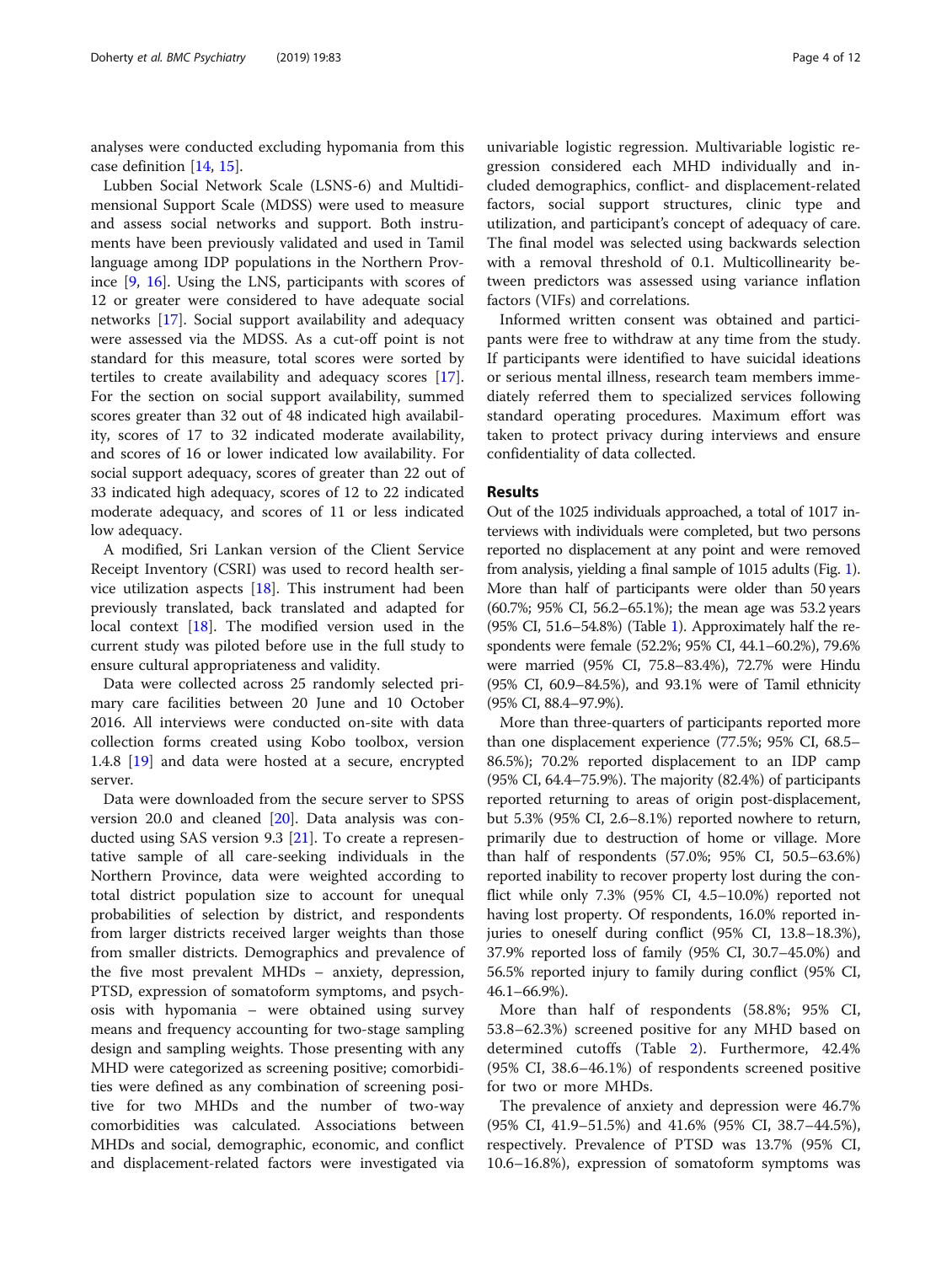<span id="page-4-0"></span>

|  | Table 1 Prevalence of demographic, socioeconomic, health care utilization, conflict, and displacement related factors |  |  |
|--|-----------------------------------------------------------------------------------------------------------------------|--|--|
|  |                                                                                                                       |  |  |

| Variable                                                  | Level                                          | N   | Weighted Percent | 95% CI        |
|-----------------------------------------------------------|------------------------------------------------|-----|------------------|---------------|
| Age Group                                                 | 18 to 34                                       | 144 | 15.0             | $10.3 - 19.8$ |
|                                                           | 35 to 49                                       | 278 | 24.3             | $21.7 - 26.8$ |
|                                                           | 50 to 64                                       | 335 | 32.2             | $25.9 - 38.4$ |
|                                                           | $65 +$                                         | 258 | 28.5             | $23.1 - 33.9$ |
| Gender                                                    | Female                                         | 533 | 52.2             | $44.1 - 60.2$ |
|                                                           | Male                                           | 482 | 47.8             | 39.8-55.9     |
| Marital Status                                            | Married                                        | 803 | 79.6             | 75.8-83.4     |
|                                                           | Widowed, Separated,<br>Divorced or Missing     | 164 | 15.8             | $13.2 - 18.4$ |
|                                                           | Never Married                                  | 48  | 4.5              | $2.7 - 6.4$   |
| Ethnicity                                                 | Muslim or Sinhala                              | 109 | 6.9              | $2.1 - 11.6$  |
|                                                           | Tamil                                          | 906 | 93.1             | 88.4-97.9     |
| Religion                                                  | Hindu                                          | 680 | 72.7             | 60.9-84.5     |
|                                                           | Islam                                          | 111 | 7.2              | $2.4 - 12.1$  |
|                                                           | Christian or other                             | 224 | 20.0             | $8.2 - 31.8$  |
| Employment Status                                         | Employed                                       | 434 | 38.6             | $30.1 - 47.0$ |
|                                                           | Unemployed/Off Sick/Disabled                   | 101 | 11.2             | $7.5 - 14.8$  |
|                                                           | Student, Retired, Other                        | 70  | 8.3              | $6.5 - 10.2$  |
|                                                           | Housewife / At Home                            | 410 | 41.9             | 33.8-50.1     |
| <b>Education Level</b>                                    | No formal education, other<br>education        | 90  | 8.9              | $6.6 - 11.1$  |
|                                                           | Grades 1-Grade 5                               | 307 | 27.8             | $22.6 - 33.0$ |
|                                                           | Grades 6 through O/Ls (Grade 12)               | 511 | 51.9             | $46.2 - 57.6$ |
|                                                           | University or Higher                           | 107 | 11.4             | $8.5 - 14.3$  |
| Household Size                                            | $1$ to $3$                                     | 353 | 34.9             | $31.6 - 38.4$ |
|                                                           | 4 to 5                                         | 442 | 41.1             | 34.9-47.2     |
|                                                           | 6 to 10                                        | 220 | 23.9             | 19.9-27.9     |
| Residence Location                                        | Village / Rural Area                           | 854 | 83.3             | 76.4-90.2     |
|                                                           | City / Town/ Urban Area                        | 86  | 10.0             | $3.4 - 16.6$  |
|                                                           | Plantation, Coastal, Other                     | 74  | 6.7              | $1.5 - 11.9$  |
| Born in Region?                                           | No                                             | 135 | 8.8              | $6.8 - 10.8$  |
|                                                           | Yes                                            | 880 | 91.2             | 89.2-93.1     |
| Lived in Region for Conflict?                             | No                                             | 117 | 9.9              | $7.2 - 12.6$  |
|                                                           | Yes                                            | 898 | 90.1             | 87.4-92.8     |
| Number of Times Displaced                                 | Once                                           | 192 | 22.5             | $13.4 - 31.5$ |
|                                                           | More Than Once                                 | 823 | 77.5             | $68.5 - 86.5$ |
| Where Were You Displaced?                                 | IDP camp                                       | 799 | 70.2             | 64.4-75.9     |
|                                                           | With Family, Friends, In<br>Own Home           | 142 | 29.8             | $24.0 - 35.5$ |
| Variable                                                  | Level                                          | Ν   | Weighted Percent | 95% CI        |
| Did you return to your area of<br>origin? If no, why not? | Home/Village Destroyed,<br>Nowhere to go       | 52  | 5.3              | $2.6 - 8.1$   |
|                                                           | Did not want to return to<br>old home          | 79  | 9.5              | $5.8 - 13.2$  |
|                                                           | Government directed to a<br>different location | 35  | 2.7              | $1.7 - 3.7$   |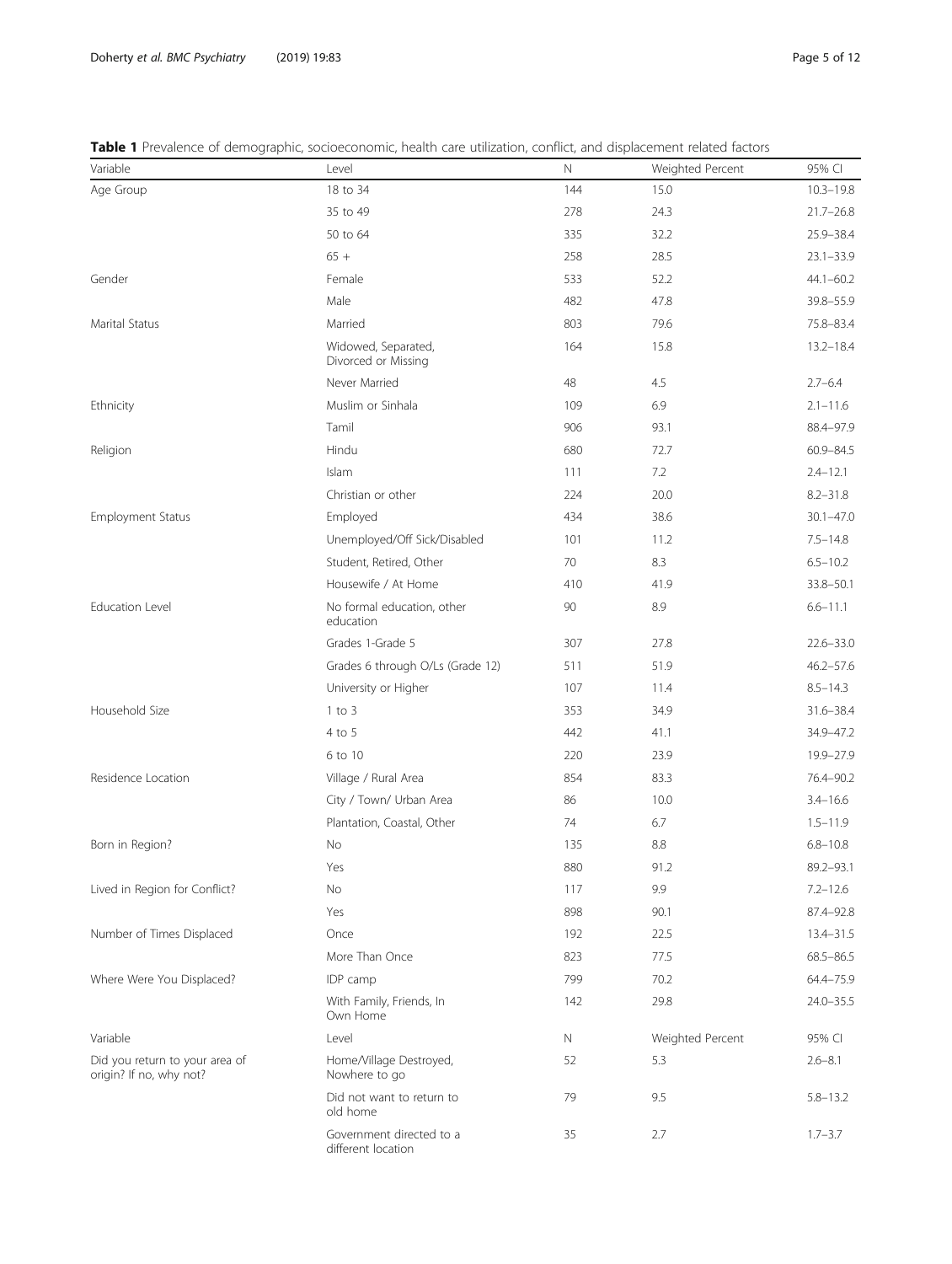| Variable                                                              | Level                                                | $\mathbb N$ | Weighted Percent | 95% CI         |
|-----------------------------------------------------------------------|------------------------------------------------------|-------------|------------------|----------------|
|                                                                       | Did return to area<br>of origin                      | 848         | 82.4             | 76.8-88.0      |
| Were you a combatant during                                           | No                                                   | 989         | 97.8             | $96.7 - 98.9$  |
| conflict?                                                             | Yes                                                  | 26          | 2.2              | $1.1 - 3.3$    |
| Were you injured during conflict?                                     | <b>No</b>                                            | 820         | 83.9             | $81.7 - 86.2$  |
|                                                                       | Yes                                                  | 194         | 16.0             | $13.8 - 18.3$  |
| Loss of Family During Conflict                                        | <b>No</b>                                            | 549         | 62.1             | 54.9-69.3      |
|                                                                       | Yes                                                  | 465         | 37.9             | 30.7-45.0      |
| Injury to Family during Conflict                                      | No                                                   | 358         | 43.5             | $33.1 - 53.9$  |
|                                                                       | Yes                                                  | 655         | 56.5             | $46.1 - 66.9$  |
| Did you lose property during the<br>conflict? If so, were you able to | Was not able to reclaim<br>properties                | 547         | 57.0             | $50.5 - 63.6$  |
| reclaim it?                                                           | Was able to reclaim<br>properties                    | 408         | 35.7             | $30.5 - 40.9$  |
|                                                                       | Did not lose property as<br>a result of the conflict | 59          | 7.3              | $4.5 - 10.0$   |
| Social Support Availability                                           | Low                                                  | 395         | 40.7             | 34.9-46.4      |
|                                                                       | Medium                                               | 370         | 34.6             | 28.6-40.5      |
|                                                                       | High                                                 | 250         | 24.7             | $22.4 - 27.0$  |
| Social Support Adequacy                                               | Low                                                  | 268         | 22.4             | $16.4 - 28.3$  |
|                                                                       | Medium                                               | 178         | 17.8             | $15.0 - 20.7$  |
|                                                                       | High                                                 | 568         | 59.8             | 53.7-65.9      |
| Social Network Adequacy                                               | Inadequate                                           | 231         | 21.7             | $17.9 - 25.5$  |
|                                                                       | Adequate                                             | 784         | 78.3             | 74.5-82.0      |
| Saw general medical doctor                                            | <b>No</b>                                            | 85          | 7.9              | $4.4 - 11.4$   |
| within past 3 months                                                  | Yes                                                  | 929         | 92.1             | 88.6-95.6      |
| Saw mental health specialist                                          | No                                                   | 836         | 82.8             | 79.2-86.3      |
| within past 3 months                                                  | Yes                                                  | 174         | 17.2             | $13.6 - 20.8$  |
| I feel as though health providers                                     | Disagree                                             | 889         | 89.6             | $85.1 - 94.1$  |
| don't understand my problems                                          | Agree                                                | 125         | 10.4             | $5.9 - 14.9$   |
| The care I received was not good                                      | Disagree                                             | 864         | 87.9             | $83.1 - 92.8$  |
|                                                                       | Agree                                                | 150         | 12.1             | $7.2 - 16.9$   |
| Hospital Type                                                         | District hospital                                    | 933         | 86.8             | $62.7 - 100.0$ |
|                                                                       | Primary medical care unit                            | 82          | 13.2             | $0.0 - 37.3$   |
| Variable                                                              |                                                      | N           | Weighted Mean    | 95% CI         |
| Days Without Food Within<br>Past Month                                |                                                      | 960         | 0.9              | $0.7 - 1.1$    |
| Age                                                                   |                                                      | 1015        | 53.2             | 51.6-54.8      |

Table 1 Prevalence of demographic, socioeconomic, health care utilization, conflict, and displacement related factors (Continued)

27.6% (95% CI, 23.6–31.5%), and psychosis with hypomania was 17.6% (95% CI, 13.3–21.9%).

For those screening positive for anxiety, females had 3.82 (95% CI, 1.1–8.5) times the odds of males; those unemployed had 3.3 (95% CI, 1.9–5.7) times the odds of those employed; those that reported loss of or injury to family had 1.7 (95% CI 1.1–2.7) and 2.0 (95% CI, 1.4– 2.9) times the odds of those who did not report loss or injury, respectively; and those that reported low social support, inadequate social networks, low or medium adequacy of social support had 1.7 to 2.4 times the odds of those who reported high social support, adequate networks or high adequacy of support (Table [3\)](#page-7-0). Education was strongly related to anxiety odds; those with lower education levels reported higher odds of anxiety compared with those with university level education. Only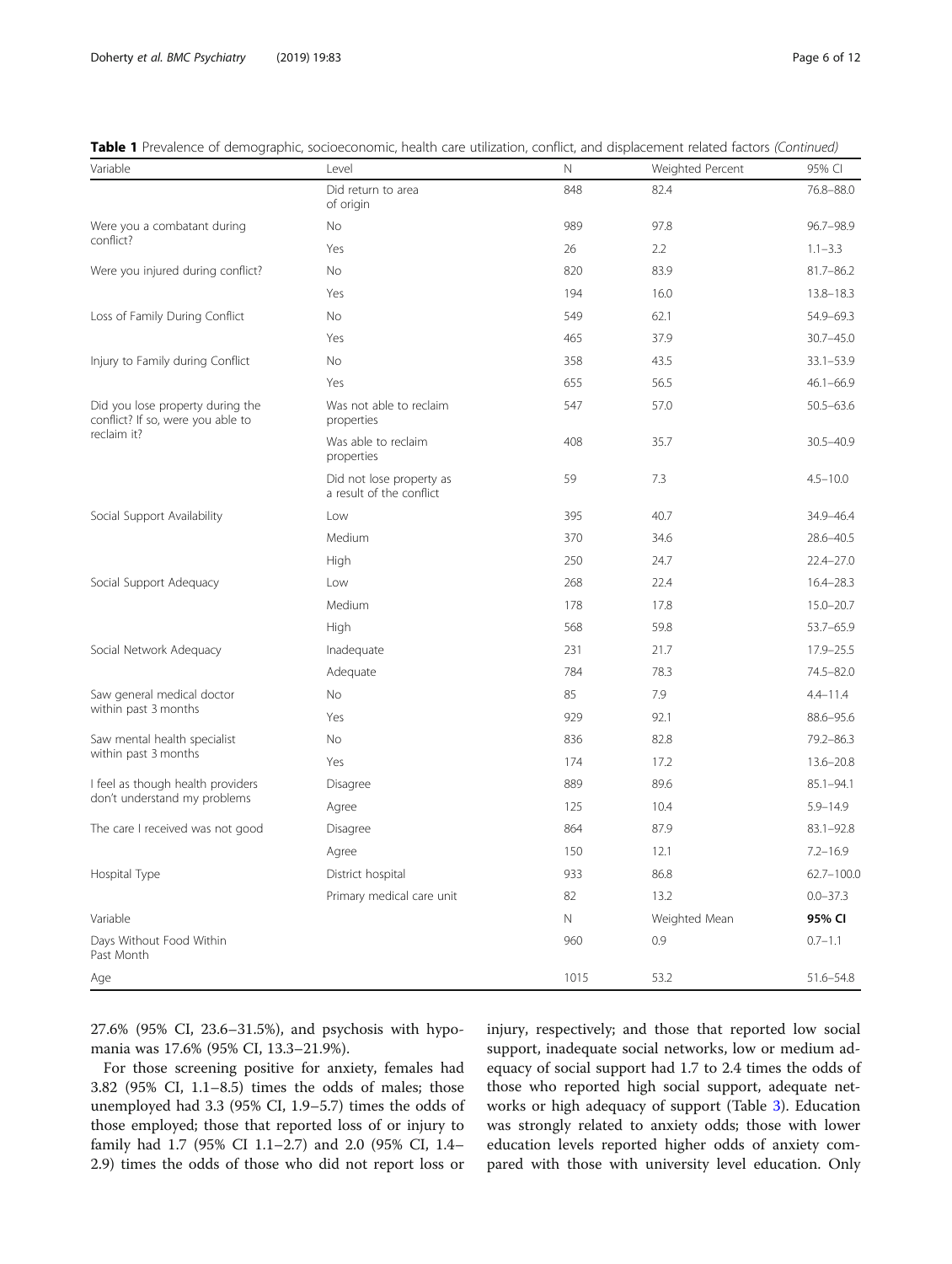<span id="page-6-0"></span>Table 2 Prevalence of mental health disorders

| Variable                                                    | N   | Weighted<br>Percent | 95% CI        |
|-------------------------------------------------------------|-----|---------------------|---------------|
| Any Mental Health<br>Disorder                               | 635 | 58.8                | $53.8 - 62.3$ |
| Two Mental Health<br><b>Disorders</b>                       | 455 | 42.4                | 38.6-46.1     |
| Psychosis (with<br>hypomania)                               | 187 | 17.6                | $13.3 - 21.9$ |
| Positive Screen for<br>Anxiety                              | 497 | 46.7                | 41.9-51.5     |
| Positive Screen for<br>Depression                           | 454 | 41.6                | 38.7-44.5     |
| Positive Screen<br>for PTSD                                 | 863 | 13.7                | $10.6 - 16.8$ |
| Positive Screen for<br>Expression of Somatoform<br>Symptoms | 300 | 27.6                | $23.6 - 31.5$ |

having seen a mental health specialist in the past three months was related to lower odds of anxiety (OR, 0.2; 95% CI, 0.1–0.5).

Unemployment was also significantly related to higher odds of depression (OR, 4.2; 95% CI, 2.5–7.2) compared with those employed; similarly, housewives or those who stayed at home reported higher odds of depression (OR, 2.1; 95% CI, 1.4–3.2). Loss of, or injury to, family during conflict were both associated with nearly double the odds of depression compared with those who did not lose or have family injured (OR, 2.0; 95% CI, 1.3–3.0 and OR, 1.9; 95% CI, 1.0–3.7, respectively). Further, those reporting low or medium social support adequacy or inadequate social networks had 1.9–3.7 times the odds of depression versus those who reported high social support adequacy and adequate social networks. For each one-day increase without food in the past month, odds of depression increased by 15.6% (95% CI, 1.1–1.2). Those who saw a mental health expert in the past three months had significantly lower odds of depression compared with those who did not  $(OR, 0.2; 95\% \text{ CI}, 0.1-0.4)$ .

Those with less education had higher odds of PTSD and those who reported low or medium levels of social support adequacy had 8.9 (95% CI, 4.2–18.8) or 7.1 (95% CI, 3.3–15.2) times the odds of PTSD, respectively compared with those who reported high social support adequacy. Those who were of Sinhala ethnicity compared with Tamil ethnicity, and those born in the region compared with born elsewhere had significantly lower odds of PTSD.

For persons presenting with somatoform symptoms exceeding the threshold, females had 2.2 (95% CI, 1.2– 3.9) times the odds compared with males, and those unemployed, sick, or disabled had 2.8 (95% CI, 1.0–7.4) times the odds of those that were employed. Those that reported loss of, or injury to, family had 1.6 (95% CI,

1.1–2.2) and 2.3 (95% CI, 1.5–3.8) times the odds of those who did not report loss or injury, respectively. Having low or medium social support adequacy was associated with 4.2 (95% CI, 2.3–7.4) and 3.6 (95% CI, 2.0–6.5) times the odds of presenting with somatoform symptoms compared with those reporting high social support adequacy, while those reporting inadequate social networks had 1.9 (95% CI, 1.1–3.4) times the odds of those reporting adequate networks. Each one-day increase without food in the past month was associated with a significant 11.1% increase in odds of presenting with somatoform symptoms (95% CI, 1.1–1.2). Those who were born in the region and those who saw a mental health expert in the past three months had 0.5 (95% CI, 0.3–0.9) and 0.2 (95% CI, 0.1–0.4) lower odds of presenting with somatoform symptoms, respectively.

Those who lived in the region during conflict had 3.8 (95% CI, 1.0–14.0) times the odds of having psychosis with hypomania when compared with those who did not. Similarly, those who had family injured during the conflict had 1.7 (95% CI, 1.3–2.2) times the odds of having psychosis when compared with those who did not. Low and medium social support adequacy levels was associated with 1.9 (95% CI, 1.0–3.7) and 2.4 (95% CI, 1.2–4.8) times the odds of psychosis, respectively, when compared with those who reported high levels of social support adequacy. Those who had seen a mental health expert in the past three months had significantly lower odds of psychosis when compared with those who had not (OR, 0.5; 95% CI, 0.2–0.9).

#### **Discussion**

Our study provides the first comprehensive overview of mental health disorder prevalence among adult, primary care attendees in the post-conflict region of the Northern Province, Sri Lanka. The primary aim of Phase One of COMGAP-S was met; this study collected data from 1015 adults attending 25 primary care settings in post-conflict Northern Province, Sri Lanka and investigated prevalence of MHDs. The study found high proportions of depression, anxiety, PTSD, expression of somatoform symptoms and psychosis with hypomania among primary care attendees (41.6, 46.7, 13.7, 27.6, and 17.6% respectively). Similar studies conducted in post-conflict Sri Lanka showed lower prevalence rates than found in our study. One study conducted with post-conflict primary care attendees at 16 facilities in Northern Province reported prevalence of major depression of 4.5% [\[5](#page-10-0)]. At a population level, one study reported 22.2% of depression, 32.6% of anxiety, and 7.0% of PTSD in a post-conflict community in Northern Province [[7\]](#page-10-0). Two studies among post-conflict IDPs in Northern Province reported symptoms of psychosis at 9.7% [[10\]](#page-10-0), major depression at 5.1%, and anxiety at 1.3%,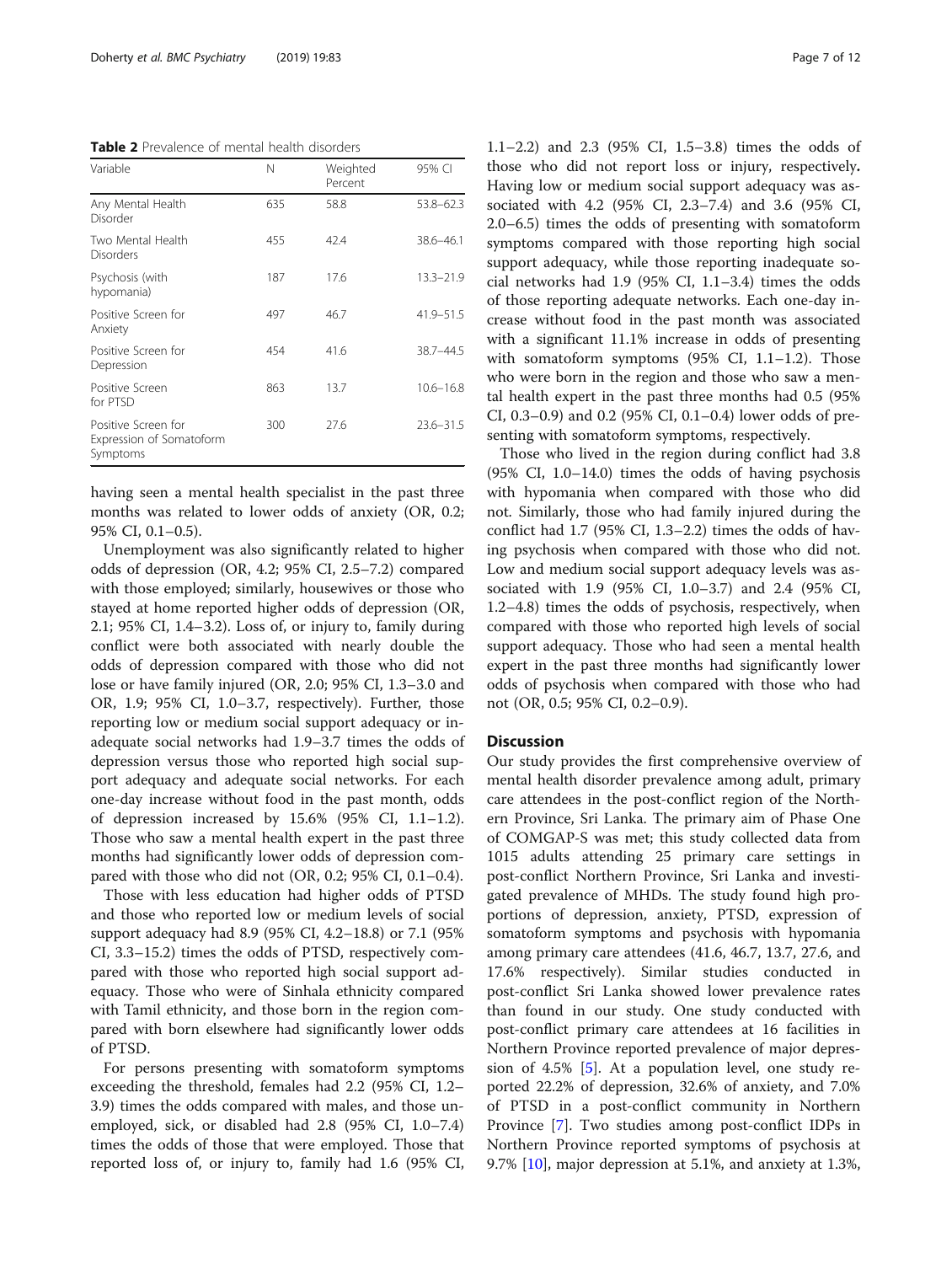<span id="page-7-0"></span>

| Variable <sup>a,b</sup>       | Level                                   | Anxiety $(N = 463)$       |          | Depression $(N = 422)$    |          | PTSD ( $N = 143$ )             |         | Somatoform $(N = 278)^d$       |         | Psychosis $(N = 172)^e$   |         |
|-------------------------------|-----------------------------------------|---------------------------|----------|---------------------------|----------|--------------------------------|---------|--------------------------------|---------|---------------------------|---------|
|                               |                                         | aOR <sup>c</sup> (95% Cl) | p-value  | aOR <sup>c</sup> (95% Cl) | p-value  | $(95%$ Cl)<br>aOR <sup>c</sup> | p-value | $(95%$ Cl)<br>aOR <sup>c</sup> | p-value | aOR <sup>c</sup> (95% Cl) | p-value |
| Age Group                     | 18 to 34                                | $0.4(0.1 - 1.6)$          | 0.0035   |                           |          |                                |         |                                |         | $0.4(0.2 - 0.9)$          | 0.0035  |
|                               | 35 to 49                                |                           |          |                           |          |                                |         |                                |         |                           |         |
|                               | 50 to 64                                | $0.9(0.5 - 1.7)$          |          |                           |          |                                |         |                                |         | $0.7(0.4 - 1.1)$          |         |
|                               | $+54$                                   | $0.6(0.3-1.3)$            |          |                           |          |                                |         |                                |         | $0.5(0.3-0.8)$            |         |
| Gender                        | Female                                  | $3.8(1.7 - 8.5)$          | 0.0011   |                           |          |                                |         | $2.2(1.2 - 3.9)$               | 0.0072  |                           |         |
|                               | Male                                    |                           |          |                           |          |                                |         |                                |         |                           |         |
| Ethnicity                     | Muslim or Sinhala                       |                           |          | $0.1(0.0-0.4)$            | 0.0022   | $0.0 (0.0 - 0.6)$              | 0.0231  |                                |         |                           |         |
|                               | Tamil                                   |                           |          |                           |          |                                |         |                                |         |                           |         |
| Religion                      | Hindu                                   |                           |          |                           | 0.0372   |                                | 0.0272  |                                |         |                           |         |
|                               | Islam                                   |                           |          | $6.7(1.4 - 32.2)$         |          | 8.3 (0.6-122.0)                |         |                                |         |                           |         |
|                               | Christian or other                      |                           |          | $1.1 (0.7 - 1.7)$         |          | $0.6(0.4 - 1.1)$               |         |                                |         |                           |         |
| Employment Status             | Employed                                |                           | < 0.0001 |                           | 0.0001   |                                | 0.068   |                                | 0.0017  |                           |         |
|                               | Unemployed/Off<br>Sick/Disabled         | $3.3(1.9 - 5.7)$          |          | $4.2(2.5 - 7.2)$          |          | $0.8(0.3-1.9)$                 |         | $2.8(1.0 - 7.4)$               |         |                           |         |
|                               | Student, Retired, Other                 | $0.7(0.3-1.5)$            |          | $0.6(0.2 - 2.1)$          |          | $1.9(1.1 - 3.3)$               |         | $1.0(0.3 - 3.0)$               |         |                           |         |
|                               | Housewife / At Home                     | $1.0 (0.5 - 2.0)$         |          | $2.1(1.4-3.2)$            |          | $1.6(0.6 - 4.0)$               |         | $1.2(0.6 - 2.2)$               |         |                           |         |
| Education Level               | No formal education,<br>other education | $2.4(1.1 - 5.4)$          | 0.0067   | $0.6(0.2 - 2.1)$          | < 0.0001 | $1.9(1.1 - 3.3)$               | 0.0395  | $0.8(0.3 - 1.8)$               | 0.0123  |                           |         |
|                               | Grades 1-Grade 5                        | $3.0(1.5 - 5.8)$          |          | $2.2(1.3-3.7)$            |          | $4.0(1.4 - 11.3)$              |         | $1.5(0.9 - 2.8)$               |         |                           |         |
|                               | Grades 6 through O/Ls<br>(Grade 12)     | $1.9(1.1 - 3.5)$          |          | $2.6$ $(0.8 - 8.7)$       |          | $2.3(0.8 - 6.5)$               |         | $1.9(1.2 - 3.0)$               |         |                           |         |
|                               | University or Higher                    |                           |          |                           |          |                                |         |                                |         |                           |         |
| Household Size                | 1 to 3                                  |                           | < 0.0001 |                           |          |                                |         |                                |         |                           |         |
|                               | 4 to 5                                  | $0.9(0.5-1.5)$            |          |                           |          |                                |         |                                |         |                           |         |
|                               | $6$ to $10$                             | $2.1(1.2 - 3.8)$          |          |                           |          |                                |         |                                |         |                           |         |
| Born in Region?               | $\frac{1}{2}$                           |                           |          |                           | 0.0049   |                                | 0.0136  |                                | 0.0185  |                           |         |
|                               | Yes                                     |                           |          | $0.4(0.2 - 0.8)$          |          | $0.4(0.2 - 0.8)$               |         | $0.5(0.3-0.9)$                 |         |                           |         |
| Lived in Region for Conflict? | $\frac{1}{2}$                           |                           |          |                           |          |                                |         |                                |         |                           | 0.0451  |
|                               | Yes                                     |                           |          |                           |          |                                |         |                                |         | $3.8(1.0 - 14.0)$         |         |
| Variable <sup>a,b</sup>       | Level                                   | Anxiety ( $N = 463$ )     |          | Depression $(N = 422)$    |          | $PTSD (N = 143)$               |         | Somatoform $(N = 278)^d$       |         | Psychosis $(N = 172)^e$   |         |
|                               |                                         | aOR <sup>c</sup> (95% CI) | p-value  | aOR <sup>c</sup> (95% CI) | p-value  | aOR <sup>c</sup> (95% Cl)      | p-value | aOR <sup>c</sup> (95% Cl)      | p-value | aOR <sup>c</sup> (95% Cl) | p-value |
| Number of Times Displaced     | Once                                    |                           |          |                           |          |                                | 0.0952  |                                |         |                           |         |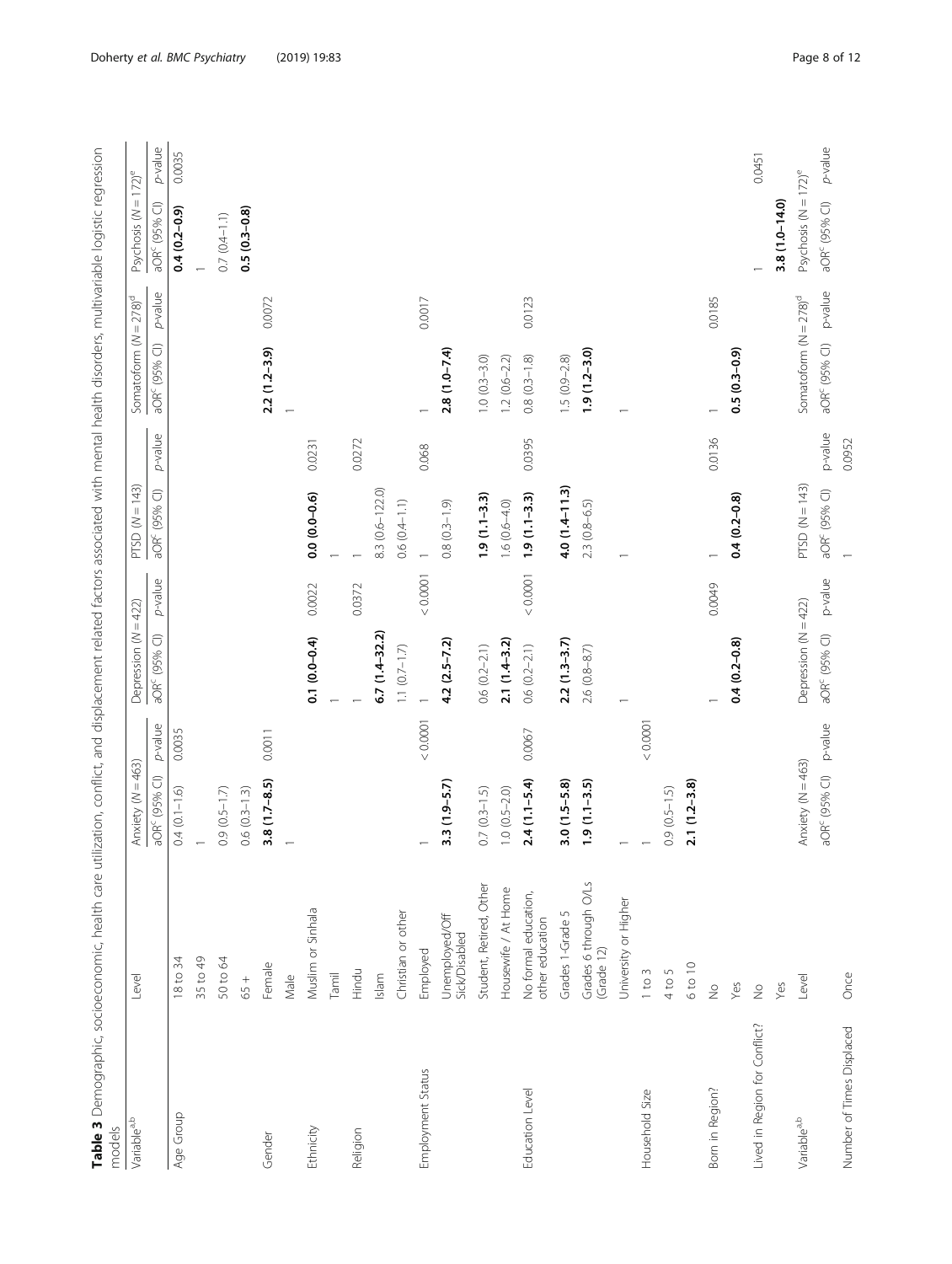| Did you return to your area<br>of origin? If no, why not? |                                                | Anxiety $(N = 463)$       |          | Depression $(N = 422)$    |          | PTSD $(N = 143)$   |          | Somatoform $(N = 278)^d$ |          | Psychosis $(N = 172)^e$   |          |
|-----------------------------------------------------------|------------------------------------------------|---------------------------|----------|---------------------------|----------|--------------------|----------|--------------------------|----------|---------------------------|----------|
|                                                           |                                                | aOR <sup>c</sup> (95% Cl) | p-value  | aOR <sup>c</sup> (95% Cl) | p-value  | $(95%$ Cl)<br>aOR  | p-value  | $(95%$ Cl)<br>aOR        | p-value  | aOR <sup>c</sup> (95% Cl) | p-value  |
|                                                           | More Than Once                                 |                           |          |                           |          | $1.7(0.9-3.1)$     |          |                          |          |                           |          |
|                                                           | Home/Village Destroyed,<br>Nowhere to go       |                           |          | $1.6(0.8-3.2)$            | 0.0186   |                    |          |                          |          |                           |          |
| to old home                                               | Did not want to return                         |                           |          | $1.6(0.8-3.3)$            |          |                    |          |                          |          |                           |          |
|                                                           | Government directed to<br>a different location |                           |          | $2.7(0.8 - 8.6)$          |          |                    |          |                          |          |                           |          |
|                                                           | Did return to area of origin                   |                           |          |                           |          |                    |          |                          |          |                           |          |
| $\frac{1}{2}$<br>Loss of family during conflict           |                                                |                           | 0.0026   |                           | 0.0029   |                    | 0.0737   |                          | 0.0095   |                           |          |
| Yes                                                       |                                                | $1.7(11-2.7)$             |          | $2.0(1.3 - 3.0)$          |          | $1.5(1.0-2.4)$     |          | $1.6(1.1 - 2.2)$         |          |                           |          |
| $\frac{1}{2}$<br>Injury to family during conflict         |                                                |                           | 0.0001   |                           | 0.0485   |                    | 0.0824   |                          | 0.0005   |                           | < 0.0001 |
| Yes                                                       |                                                | $2.0(1.4-2.9)$            |          | $1.9(1.0-3.7)$            |          | $2.1(0.9 - 4.7)$   |          | $2.3(1.5-3.8)$           |          | $1.7(1.3-2.2)$            |          |
| $\sqrt{2}$<br>Social Support Availability                 |                                                | $2.4(1.2 - 4.8)$          | < 0.0001 |                           |          |                    |          |                          |          | $1.8(1.0-3.5)$            | 0.0116   |
| Medium                                                    |                                                | $1.0 (0.5 - 2.0)$         |          |                           |          |                    |          |                          |          | $0.9(0.4 - 2.4)$          |          |
| High                                                      |                                                |                           |          |                           |          |                    |          |                          |          |                           |          |
| $\sqrt{2}$<br>Social Support Adequacy                     |                                                | $2.1(1.3-3.4)$            | 0.0001   | $3.7(2.6 - 5.2)$          | < 0.0001 | $8.9(4.2 - 18.8)$  | < 0.0001 | $4.2(2.3 - 7.4)$         | < 0.0001 | $1.9(1.0 - 3.7)$          | 0.0265   |
| Medium                                                    |                                                | $2.7(1.8-4.2)$            |          | $3.0(1.3-6.9)$            |          | $7.1 (3.3 - 15.2)$ |          | $3.6(2.0-6.5)$           |          | $2.4(1.2 - 4.8)$          |          |
| も<br>三                                                    |                                                |                           |          |                           |          |                    |          |                          |          |                           |          |
| Inadequate<br>Social Network Adequacy                     |                                                | $1.7(1.3-2.3)$            | 0.0007   | $1.9(1.2 - 2.9)$          | 0.0066   | $1.5(1.0-2.4)$     | 0.0796   | $1.9(1.1 - 3.4)$         | 0.0314   |                           |          |
| Adequate                                                  |                                                |                           |          |                           |          |                    |          |                          |          |                           |          |
| $\frac{1}{2}$<br>Saw MH specialist within                 |                                                |                           | 0.0002   |                           | < 0.0001 |                    |          |                          | 0.0001   |                           | 0.0145   |
| Yes<br>past 3 months                                      |                                                | $0.2(0.1 - 0.5)$          |          | $0.2(0.1 - 0.4)$          |          |                    |          | $0.2(0.1 - 0.4)$         |          | $0.5(0.2 - 0.9)$          |          |
| Disagree<br>The care I received was                       |                                                |                           |          |                           | 0.0141   |                    |          |                          |          |                           |          |
| Agree<br>not good                                         |                                                |                           |          | $1.8(1.1-2.8)$            |          |                    |          |                          |          |                           |          |
| District Hospital<br>Hospital Type                        |                                                |                           |          |                           |          |                    |          |                          | 0.0159   |                           |          |
|                                                           | Primary medical care unit                      |                           |          |                           |          |                    |          | $0.6(0.4-0.9)$           |          |                           |          |
| Days without food in the past month                       |                                                |                           |          | $1.2(1.1-1.2)$            | 0.0001   |                    |          | $1.1(1-1.2)$             | 0.0002   |                           |          |

 $\overline{a}$  $\frac{1}{2}$ j.  $\frac{1}{2}$  $\frac{1}{7}$  $\frac{4}{1}$  $\frac{1}{2}$  $\frac{4}{4}$  $\frac{1}{2}$ نې<br>ح  $\frac{1}{2}$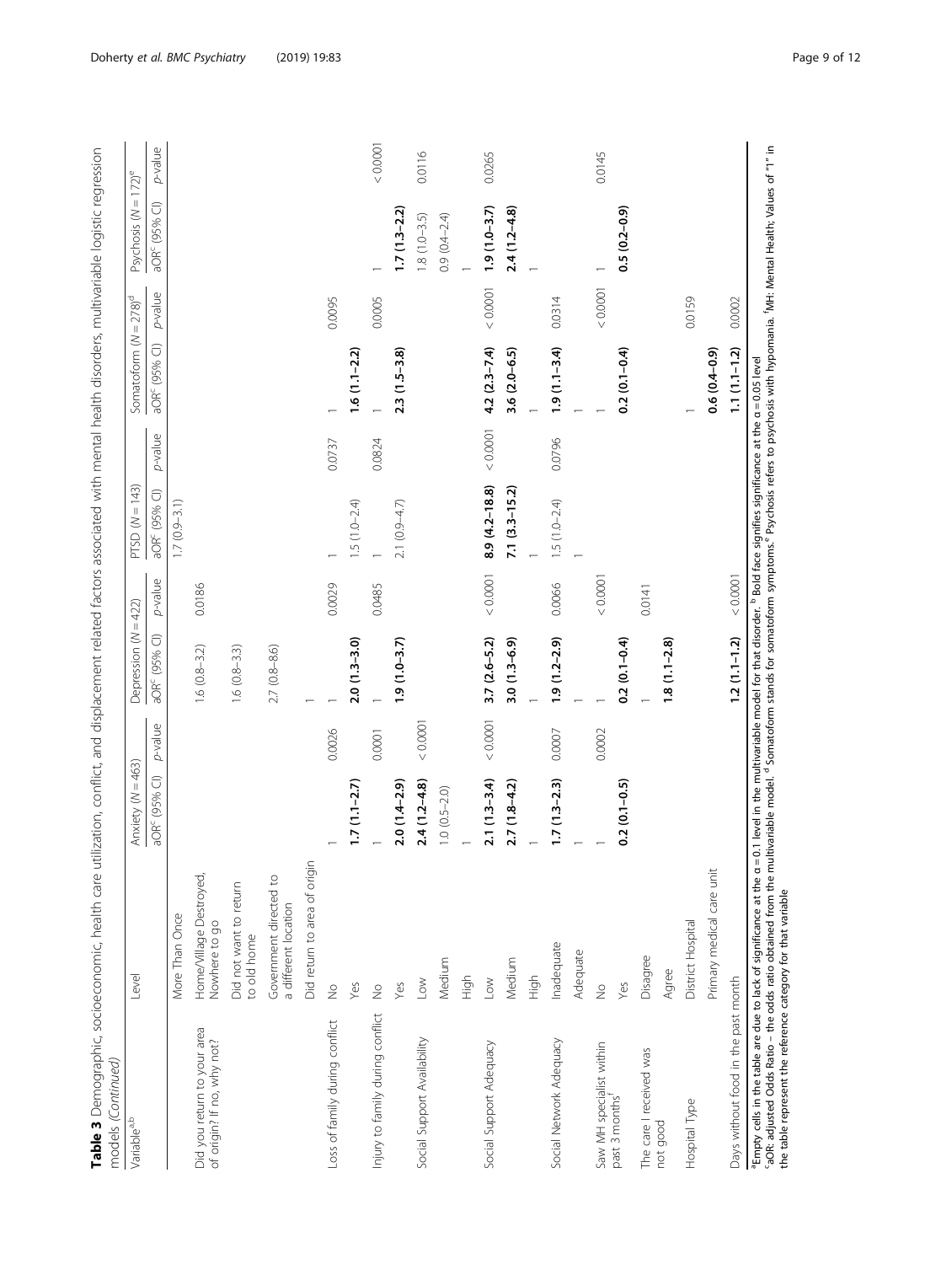PTSD at 2.8% and somatoform disorders at 14.0% [\[8](#page-10-0)]. Past prevalence rates reported in the introduction section originate from studies conducted after the end of conflict on a narrow scope of mental health conditions in a limited number of settings. The variance in these rates could have occurred due to the following factors: different assessment tools utilized, various study design types, limited settings geographic location of clinics to conflict area. The higher prevalence rates found in our study could reflect the experience of many in Northern Province who lived through prolonged displacement along with exposure to natural disasters and conflict [\[5](#page-10-0), [7,](#page-10-0) [8,](#page-10-0) [10\]](#page-10-0).

The present study found factors such as female gender, unemployment, low education level, loss of, or injury to family during conflict, low social support, and inadequate social networks were significantly associated with increased odds of screening positive for MHDs. Being female increased odds of screening positive for anxiety and somatoform symptoms, supporting previous research conducted in Sri Lanka both at community and primary care level [[5,](#page-10-0) [7](#page-10-0)]. Participants who indicated they were unemployed had increased odds of screening positive for anxiety, depression, and expression of somatoform symptoms, and being a student or retired increased odds of screening positive for PTSD, supporting work conducted with IDPs in Sri Lanka [[6\]](#page-10-0). Lower levels of formal education also appeared to significantly increase odds of screening positive for symptoms of anxiety, depression, and PTSD supporting previous work [[6\]](#page-10-0). Having lived in the region during conflict appeared significantly associated with increased odds of screening positive for psychosis with hypomania and is supported by previous work in the country [[10](#page-10-0)].

Experiences associated with conflict, specifically injury to, or loss of, family significantly increased odds of screening positive for anxiety, depression, expression of somatoform symptoms, and psychosis with hypomania. Findings indicate that low availability of social support and injury to family during conflict consistently increased odds of screening positive for all examined MHDs, with the exception of PTSD. This may be associated with disruption of traditional family structures during conflict, and difficulties experienced in return migration in recent years [[6\]](#page-10-0).

Food insecurity was a predictor for screening positive for depression and expression of somatoform symptoms. This could be linked to unemployment rates as households may struggle to find sufficient food adding burden and stress. This is supported by work with IDPs in Sri Lanka, which found food insecurity was as a predictor of mental illness [[6\]](#page-10-0).

Our findings support earlier work conducted in Sri Lanka, however this is the first study to screen widely for MHDs, social support/networks, and associations between MHDs and socioeconomic factors at the primary care level. Knowledge gained indicates unmet need at the primary care level and valuable information on associations between MHDs and social and socioeconomic factors. These results signpost the importance of addressing unmet mental health needs of primary care attendees and the necessity of Phase Two implementation: to train primary care practitioners using a scaled-up intervention based on WHO mhGAP. Together with findings from Phase Two implementation, which is currently underway, these results have the potential to support further developments of the mental health policy of Sri Lanka, particularly with regards to the Northern Province. Due to the focus on conflict-affected populations at the primary care level, the study sheds light on the needs of service planning in post-conflict areas.

While the majority of the screening tools chosen were previously validated in Sri Lanka, some were culturally adapted and piloted in this study. Further, while this study used standardized definitions of examined mental disorders, the authors acknowledge there can be debate around trans-cultural conceptions of mental health and distress. While this could have impacted responses, and consideration of mental health constructs deserves debate, it should be noted that Sri Lanka has used European models of health since the nineteenth Century [[9](#page-10-0)].

This study recruited those attending primary care facilities and as this is often the first point of contact for those seeking mental health services in the region [[5,](#page-10-0) [6](#page-10-0)], prevalence rates could have been overestimated; however, results still show a significant unmet need in the Province. Since this study focused on displaced persons only, findings may not be representative of the overall population; however, weights were used to ensure that the study was representative of all displaced persons in the region. Additionally due to logistical and financial constraints, this study utilized screening tools, which have high sensitivity to detect potential indicators of MHDs, while diagnostic tools are designed with high specificity to establish actual presence of a MHD. Finally, as our protocol required exclusion of persons who had mental disorders too severe to complete the questionnaire the true mental health prevalence could have been slightly higher than reported. However, in the study, no persons were excluded due to this criterion so we do not anticipate differences in prevalence.

#### Conclusions

In conclusion, this study reports the prevalence of MHDs, including depression, anxiety, PTSD, psychosis with hypomania, and expression of somatoform symptoms in primary care attendees returned since the end of conflict to the Northern Province, Sri Lanka. Our findings indicate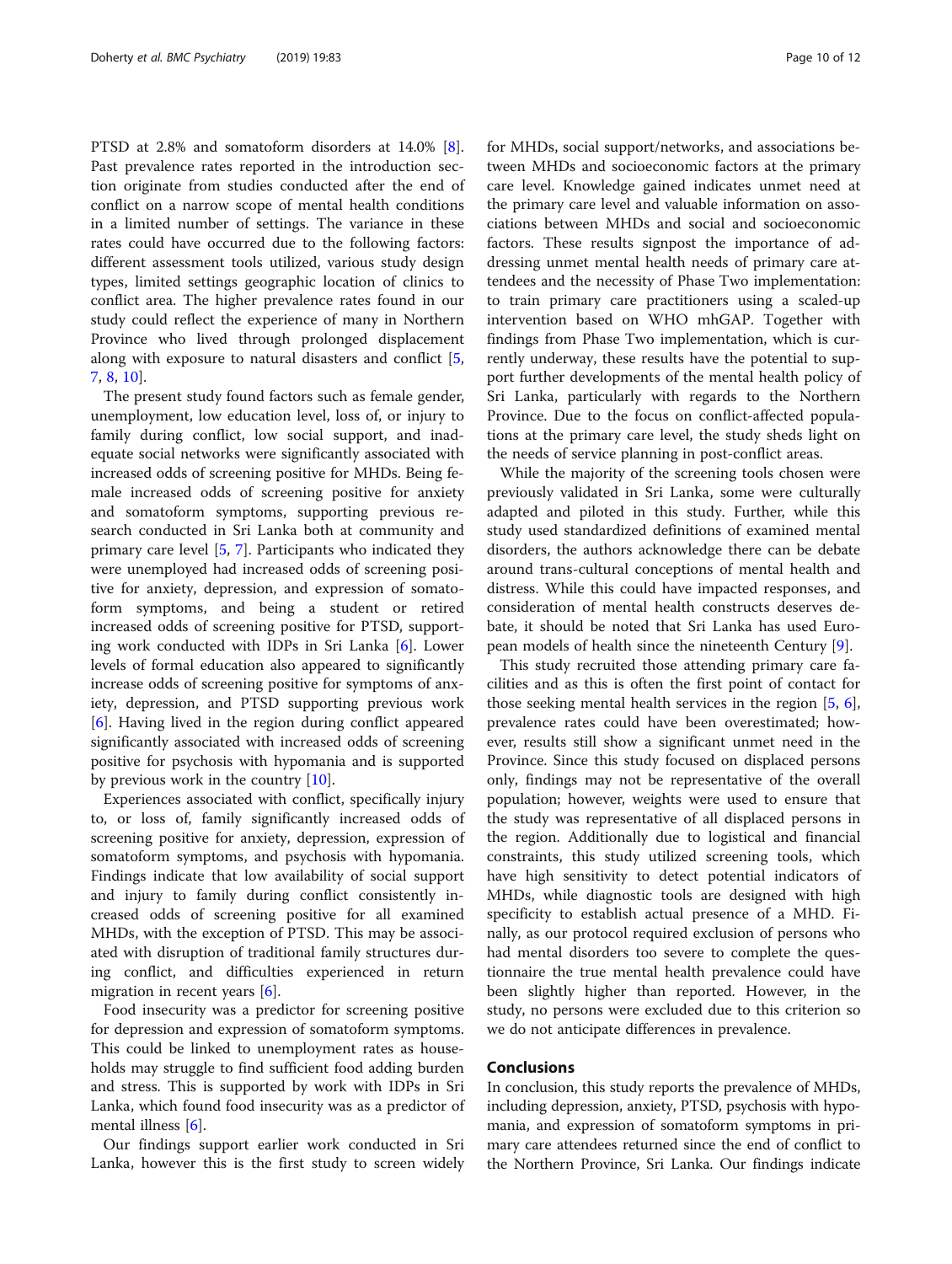<span id="page-10-0"></span>there is high prevalence of mental health disorder and high unmet need for access to mental health services within primary care in the region. The next phase of this study aims to utilize these findings to strengthen the primary care workforce to integrate mental health services into the primary care level and reduce the treatment gap for those in need. Strengthening support at the primary care level is vital for prevention, early detection, and to ensure treatment is delivered in an accessible and appropriate manner. Our study findings will guide Phase 2 of this study: to integrate mental health services into primary care by training the primary care workforce using a scaled-up and culturally adapted version of mhGAP 2.0.

#### Abbreviations

COMGAP-S: Integrating mental health into primary care for conflict-affected populations in Northern Sri Lanka; DEFF: Design effect; HSCL-25: Hopkins Symptom Checklist-25; HTQ: Harvard Trauma Questionnaire; IDP: Internally displaced person; LSN: Lubben Social Network Scale; MDSS: Multidimensional Support Scale; MHD: Mental health disorder; mhGAP-ID 2.0: Mental Health Gap Action Plan – Intervention Guide version 2.0; PHQ-15: Patient Health Questionnaire; PSQ: Psychosis Screening Questionnaire; PTSD: Post-Traumatic Stress Disorder; VIF: Variance inflation factor

#### Acknowledgements

Not applicable.

#### Funding

This publication was supported by the Cooperative Agreement Number GH001654, funded by the Centers for Disease Control and Prevention. Its contents are solely the responsibility of the authors and do not necessarily represent the official views of the Centers for Disease Control and Prevention or the Department of Health and Human Services. This project was also supported by the Northern Ministry of Health, Sri Lanka, and the University of Jaffna, Sri Lanka. The Funding organization was involved in consultations regarding the scientific validity of the design, analysis of the data, preparation and review of the manuscript for publication. The Northern Ministry of Health, Sri Lanka was involved in management of the data collection. The University of Jaffna, Sri Lanka was involved in consultations on the design of the study, collection and interpretation of data, preparation and review of the manuscript for publication.

#### Availability of data and materials

The dataset created and analysed during the current study is available from the corresponding author on reasonable request.

#### Disclaimer

The findings and conclusions in this report are those of the authors and do not necessarily represent the official position of the Centers for Disease Control and Prevention/the Agency for Toxic Substances and Disease Registry.

#### Authors' contributions

SD had access to all of the data in the study and takes responsibility for the integrity of the data and the accuracy of the data analysis. CS, SD, BLC, EH and SC contributed to the concept and design. CS, SD, BLC, EH and RS drafted the manuscript. EH carried out the statistical analysis. CS and SD obtained funding. BLC and SC provided supervision. All authors carried out acquisition, analysis, interpretation of data, critical revision of the manuscript for important intellectual content, as well as administrative, technical, or material support. All authors read and approved the final manuscript.

#### Ethical approval and consent to participate

Ethical approvals were obtained from the Faculty of Medical Science Research Ethics Panel, Anglia Ruskin University, UK (ref NS/jc/FMSFREP/15/ 16035), and the Ethics Review Committee, University of Jaffna, Sri Lanka (ref J/ERC/15/68/NDR/0137). Written informed consent was received from the

participants prior to the administration of the study questionnaire after presenting the information sheet of the study and consent form in the language of choice of the participant: Tamil, Sinhalese or English.

#### Consent for publication

Not applicable.

#### Competing interests

Dr. Doherty reports grants from Centers for Disease Control and Prevention during the conduct of this study. This publication was supported by the Cooperative Agreement Number GH001654, funded by the Centers for Disease Control and Prevention. The lead author (Shannon Doherty) confirms I had full access to all of the data in this study and I take complete responsibility for the integrity of the data and the accuracy of the data analysis.

#### Publisher's Note

Springer Nature remains neutral with regard to jurisdictional claims in published maps and institutional affiliations.

#### Author details

<sup>1</sup> Faculty of Health, Education, Medicine, and Social Care, Anglia Ruskin University, Bishop Hall Lane, Chelmsford CM1 1SQ, UK. <sup>2</sup>Centers for Disease Control and Prevention, 1600 Clifton Rd NE, Atlanta, GA 30329, USA. <sup>3</sup>THEME Institute, 81/7 Pagoda Rd, Nugegoda, Colombo, Sri Lanka. <sup>4</sup>University of Jaffna, Thirunelvely, Jaffna 70140, Sri Lanka. <sup>5</sup>Centers for Disease Control and Prevention, 1600 Clifton Rd NE, Atlanta, GA 30329, USA. <sup>6</sup>London School of Hygiene and Tropical Medicine, Keppel St, London WC1E 7HT, UK.

#### Received: 25 April 2018 Accepted: 21 February 2019 Published online: 04 March 2019

#### References

- 1. Porter M, Haslam N. Predisplacement and postdisplacement factors associated with mental health of refugees and internally displaced persons: a meta-analysis. JAMA. 2005;294(5):602–12.
- 2. Steel Z, Chey T, Silove D, Marnane C, Bryant R, van Ommeren M. Association of torture and other potentially traumatic events with mental health outcomes among populations exposed to mass conflict and displacement: a systematic review and meta-analysis. JAMA. 2009;302(5):537–49.
- Roberts B, Browne, J. A systematic review of factors influencing the psychological health of conflict-affected populations in low- and middleincome countries. Global Public Health: An International Journal for Research Policy and Practice 2011; 6(8): 814—829.
- 4. Siriwardhana C, Wickramage K. Conflict, forced displacement and health in Sri Lanka: a review of the research landscape. Conflict & Health. 2014;8:22.
- 5. Senarath U, Wickramage K, Peiris SL. Prevalence of depression and its associated factors among patients attending primary care settings in the post-conflict Northern Province in Sri Lanka: a cross-sectional study. BMC Psychiatry. 2014;14(1):85.
- 6. Siriwardhana C, Adikari A, Van Bortel T, McCrone P, Sumathipala A. An intervention to improve mental health care for conflict-affected forced migrants in low-resource primary care settings: a WHO MhGAP-based pilot study in Sri Lanka (COM-GAP study). Trials. 2013;14(1):423.
- Husain F, Anderson M, Cardozo BL, et al. Prevalence of war-related mental health conditions and association with displacement status in postwar Jaffna District, Sri Lanka JAMA 2011; 306(5): 522—531.
- Siriwardhana C, Adikari A, Pannala G, Siribaddana S, Abas M, Sumathipala A, Stewart R. Prolonged internal displacement and common mental disorders in Sri Lanka: the COMRAID study. PLoS One. 2013;8(5):e64742.
- Siriwardhana C, Adikari A, Pannala G, et al. Changes in mental health prevalence among long-term displaced and returnee forced migrants in Sri Lanka (COMRAID-R). BMC Psychiatry. 2015;15:41.
- 10. Keraite A, Sumathipala A, Siriwardhana C, Morgan C, Reininghaus U. Exposure to conflict and disaster: a national survey on the prevalence of psychotic experiences in Sri Lanka. Schizophr Res 2016; 171(1): 79—85.
- 11. KISH, L. Survey sampling. London, John Wiley & Sons, 1965.
- 12. Northern Provincial Council. Statistical Information of the Northern Provincial Council 2014.
- 13. Suraweera C, Hanwella R, Sivayokan S, de Silva V. Rating scales validated for Sri Lankan populations. Sri Lanka Journal of Psychiatry 2013; 4(2): 16–24.